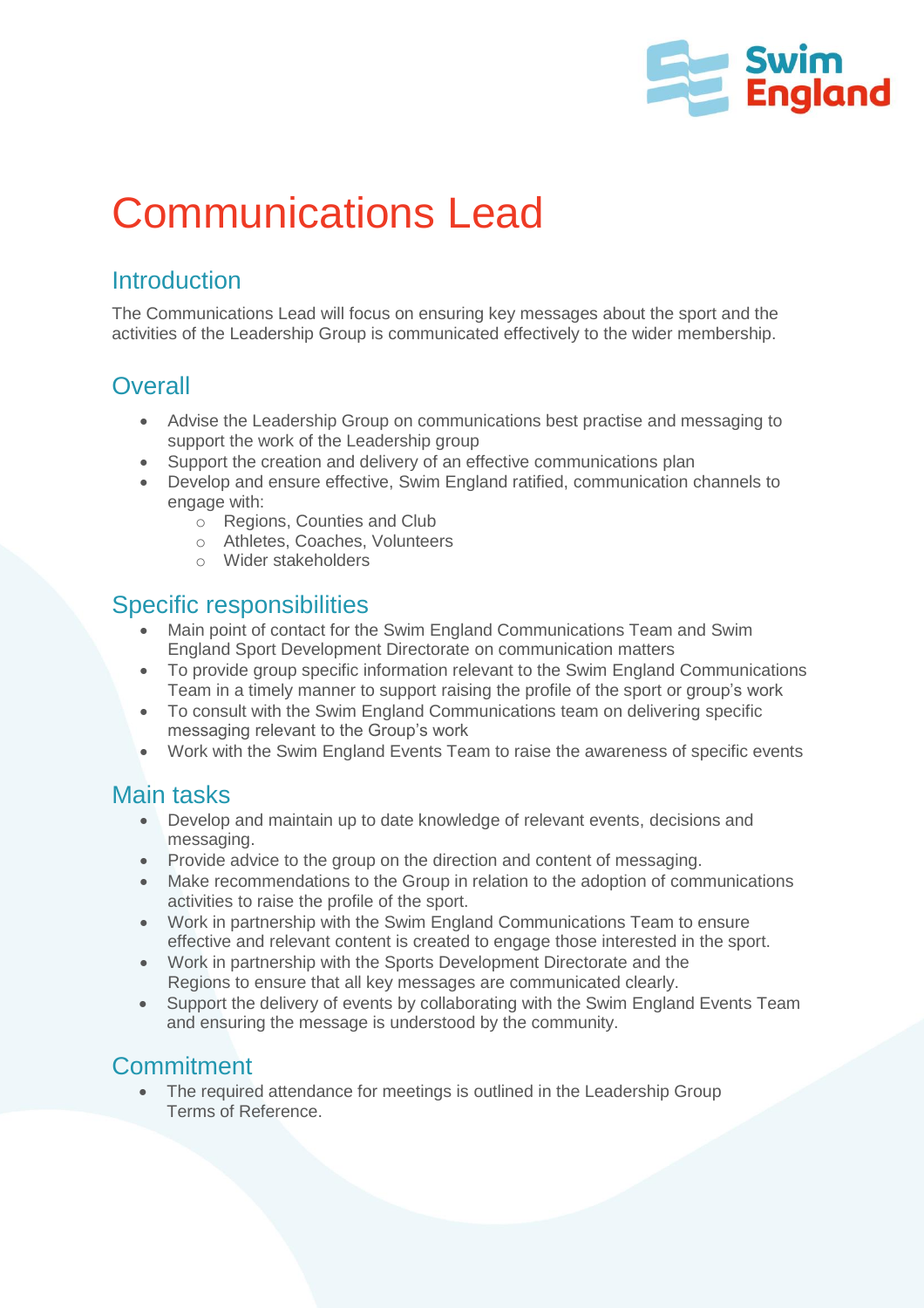# Water Polo Leadership Group Terms of Reference

#### 1. Membership

- 1.1 The Group Membership will consist of:
- 1.1.1 Chair
- 1.1.2 Technical Official Lead
- 1.1.3 Coaching Lead
- 1.1.4 Volunteering Lead
- 1.1.5 Competition Planning Lead
- 1.1.6 Communications Lead
- 1.1.7 Sport Operations Committee (SOC) Representative
- 1.1.8 Development Team (DT) Representative Swim England employee
- 1.1.9 Talent Manager(s) Swim England employee(s)
- 1.2 The role descriptions for each of the above are centrally defined by Swim England.
- 1.3 All volunteers must hold Swim England membership. All members of the Water Polo Leadership Group ("Group") are voting members.
- 1.4 Other roles can be proposed by the Chair, for consideration and approval by the Sport Operations Committee ("SOC"). Such roles will need to be defined and have role descriptions and will be subject to the same terms of service as set out in this document.
- 1.4 Swim England Sport Development Directorate ("SDD") team will manage the administration of the Group.

# 2. Specific Responsibilities

- 2.1 Provide knowledge and technical input into the discipline plan covering an agreed period set by SOC, which is written by the SDD in conjunction with the Discipline Chair.
- 2.2 There must be one plan for the entire discipline including all aspects. The operational implementation of the plan is the responsibility of Swim England staff or, where formally identified, a designated volunteer.
- 2.3 Overarching responsibility to ensure the plan is delivered.
- 2.4 Regularly evaluate the progress of the plan by the most appropriate means.
- 2.5 On a needs basis, set out specific terms of reference for any sub-groups including role, requirements, membership recruitment process and terms of office (reflective of these Terms of Reference). This must be agreed by the SOC. Sub-groups that are not time bound must be annually reviewed.
- 2.6 Actively engage with the Regions to support the delivery of the implementation plan and inform future activity.
- 2.7 Make recommendations to the SOC in relation to rules and regulations connected to the technical aspects of the sport.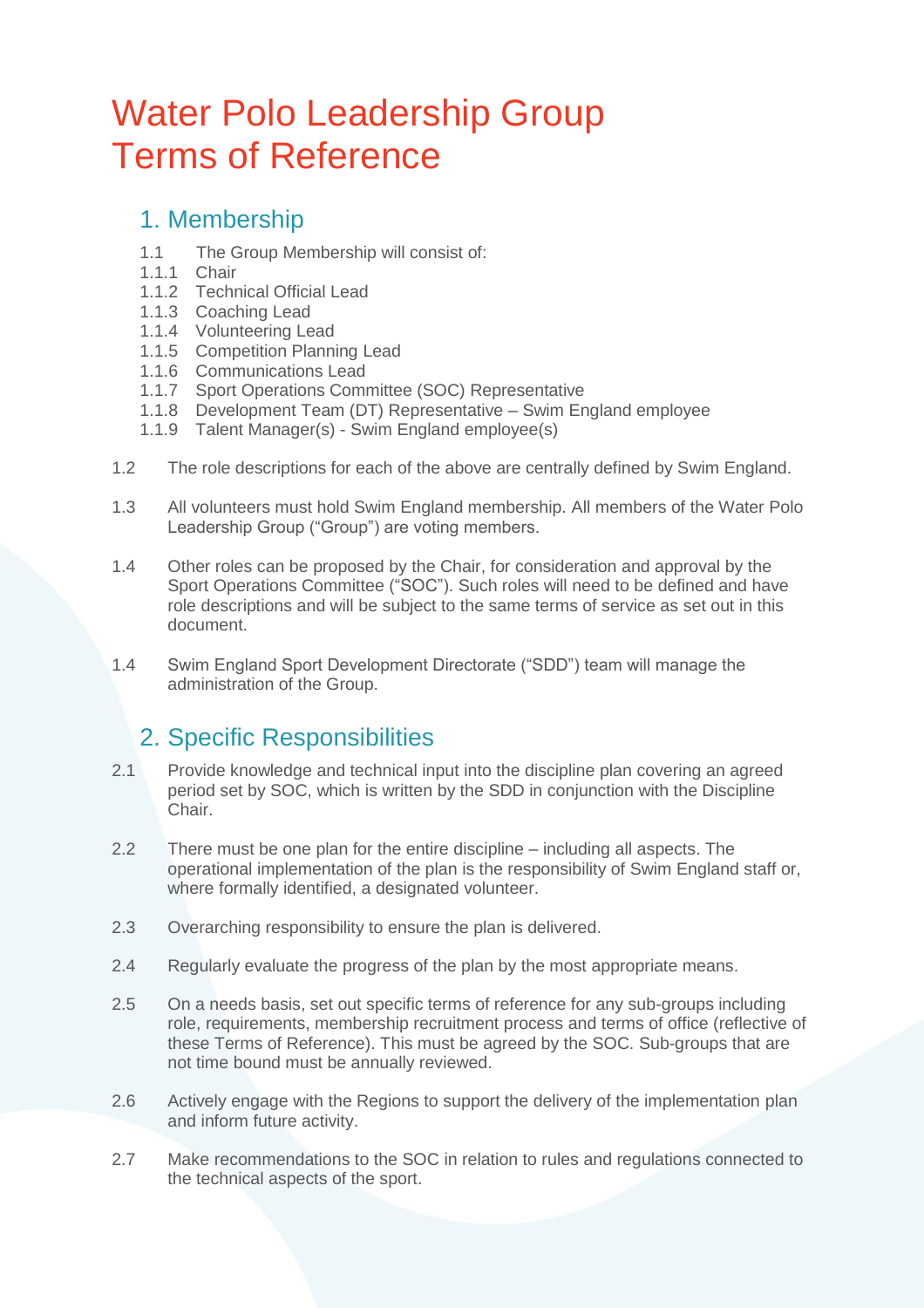- 2.8 Where Swim England are required to provide a representative for another body, the group shall make a recommendation to the SOC.
- 2.9 Any implementation of decisions must respect the need to maintain the Swim England values and protect / enhance our reputation.

#### 3. Budget

- 3.1 The annual implementation plan is a costed plan. There will be one budget covering all aspects of the discipline, including Group costs. The budget responsibility sits with the Head of Development.
- 3.2 The budget remains centrally controlled and is dependent on completion of activity. Any activity variation, which has budgetary implications, must be authorised by the Sports Development Director and Chair of the SOC.

#### 4. Meetings

- 4.1 Meetings will be held as required with a minimum of four each year. Subject to the following requirements per year:
	- 4.1.1 At least two must be held face to face or via video conferencing.
	- 4.1.2 At least two with all regional discipline managers or other relevant regional representative.
	- 4.1.3 In September a dedicated implementation plan meeting must take place to fall in line with the Swim England planning calendar (and budgetary planning cycle).
- 4.2 Meeting dates shall be set by the Group Chair and will be communicated prior to the start of each calendar year. Group administration will be managed by a member of SE staff who will support the group by arranging meetings, recording minutes, distributing papers and any other duties as agreed with the Head of Development. The attending administrator is not a member of the Group
- 4.4 Meetings shall be conducted in accordance with Swim England good meeting practice. The minutes of the meeting shall state whether the meeting procedure complied with that practice.

# 5. Reporting

- 5.1 The Group reports to the SOC via the designated SOC Representative who will highlight areas of progress and concern following each Leadership Group meeting.
- 5.2 Where a Leadership Group establishes a sub-group it is responsible for ongoing monitoring and evaluation of the sub-groups activity.

# 6. Conflicts of Interest

- 6.1 The Group must follow Swim England's Conflict of Interest policy at all times.
- 6.2 Completion of the Declarations of Interest Form must be completed by each member annually. This process will be administered by the Group Administrator.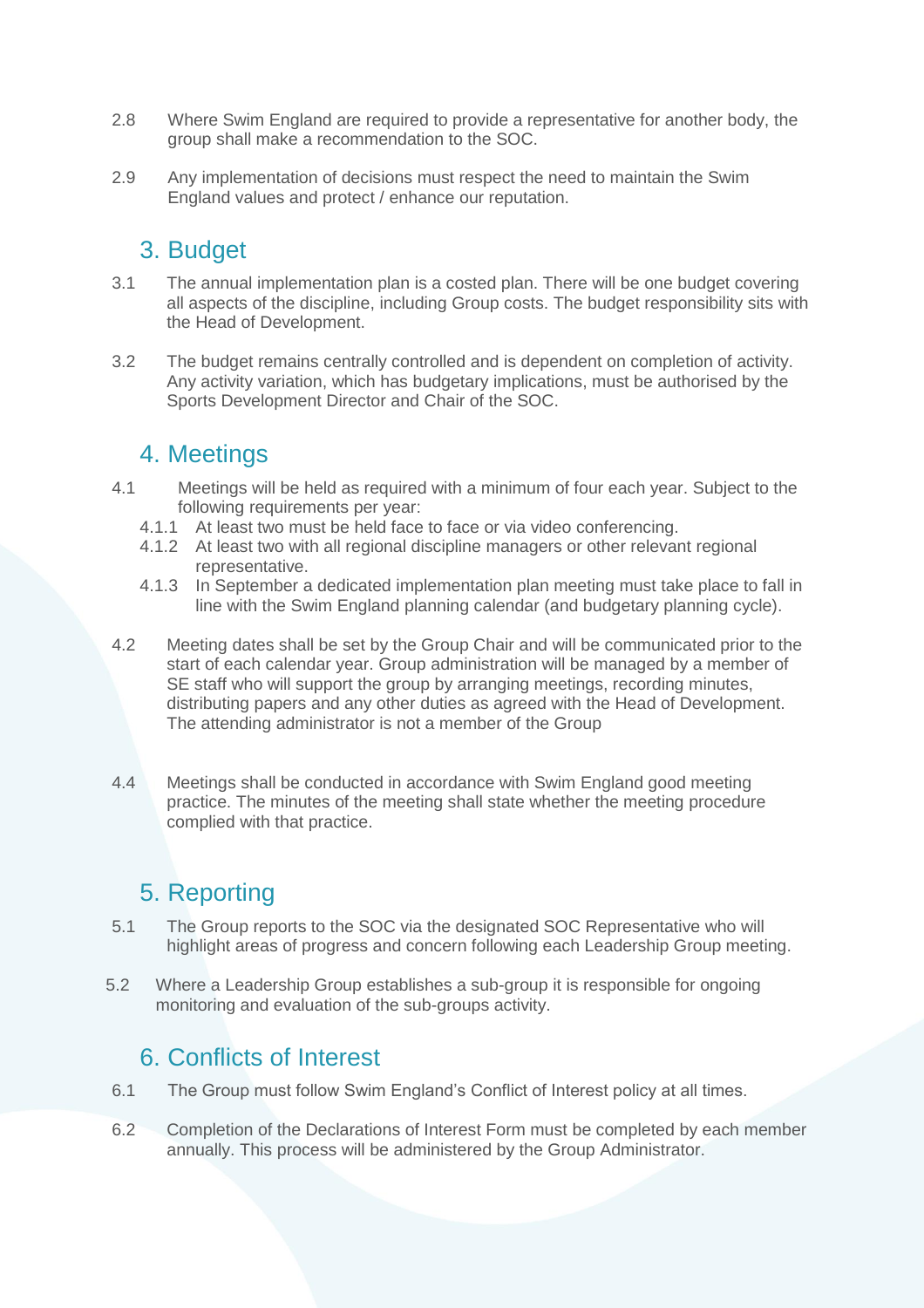# 7. Resolutions and Voting

- 7.1 Meeting quorum is a minimum of four members (to include one Swim England employee member).
- 7.2 Decisions shall be taken by resolution and recorded in the minutes at which such a resolution is passed. Where a consensus cannot be reached, the Chair must request a vote on a show of hands, determined by a simple majority. Each voting member shall have one vote.
- 7.3 Ordinarily the Chair will not have a vote, unless there is an even number of votes cast and a majority vote does not occur. In these instances, the Chair shall have a casting vote.

#### 8. Confidentiality

- 8.1 Members must adhere to the Swim England policy on confidentiality for volunteers. Members must also keep confidential:
	- 8.1.1 information provided by Swim England that Swim England designates as confidential, and
	- 8.1.2 any information or discussions the Group designates as confidential.
- 8.3 Group members must bear in mind that offensive or other inappropriate comments on social media could violate Swim England regulations or codes of conduct. Group members must refrain from comment in the press or on social media on Group work unless in accordance and permission of Swim England Communications team together with the Group Chair.
- 8.4 All members are required to complete the Swim England standard committee confidentiality agreement document and abide by its contents.

#### 9. Papers

9.1 The meeting pack will be circulated to attendees by the Group Administrator by email no later than five working days ahead of each meeting.

- 9.2 A draft copy of the minutes will be approved by the Chair and circulated within seven days of a meeting to:
	- 9.1.1 Leadership Group
	- 9.1.2 SOC
	- 9.1.3 Regional Chairs
	- 9.1.4 SLT (and wider leadership team where appropriate).
- 9.3 An agreed set of Meeting Minutes (marked as final) must be published within 14 days of the meeting.

# 10. Review of Terms of Reference

10.1 The Group's terms of reference will be reviewed by the Group Chair at least annually. This process should normally be undertaken in February each year and any recommended changes reported to the SOC.

# 11. Terms of Office